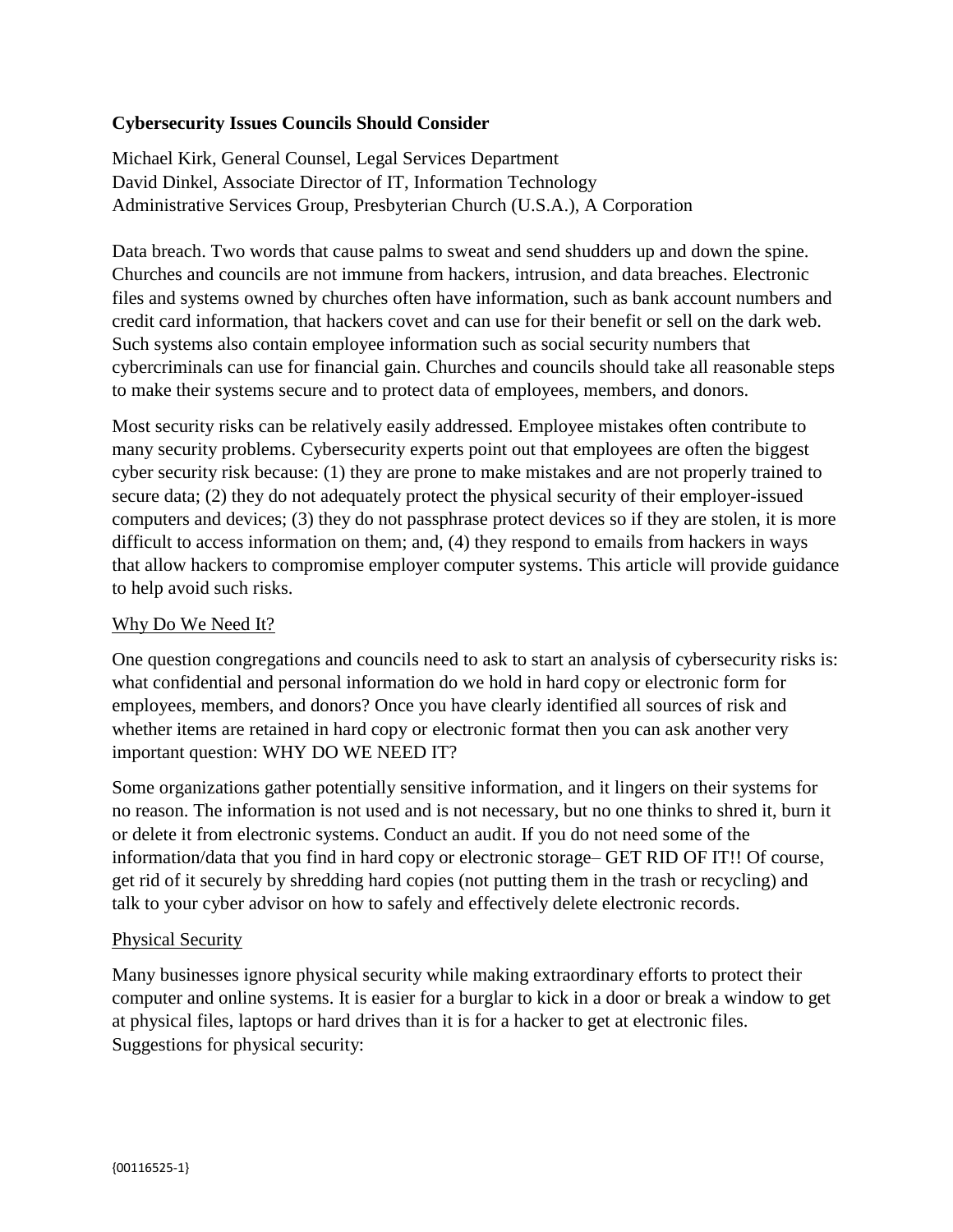- 1. Put as many locks as you can between a thief and the desirable paper files. Locks on building doors, locks on office doors, and locks on cabinets where confidential data is stored.
- 2. Similarly, lock up your servers, external drives, and equipment.
- 3. If you can afford a security system, have one installed in your offices and buildings.
- 4. Do not share with non-employee, non-member third parties or inquirers the location of confidential information in your offices.
- 5. Have policies and procedures for all staff so that when they remove phones, devices, and laptops from church or council property they must do all they can to protect them and know where they are at all times. Examples of policy provisions:
	- a. Never leave devices unattended at coffee shops, restaurants, or airports or ask an unknown third party to watch them while you go to the restroom or check on a flight.
	- b. Never lock devices in car trunks except in emergencies. If you take them home always locked them in the residence or, if traveling, in your hotel room.
	- c. Never leave devices in plain view in cars or at home.
- 6. When employees retire, resign or are terminated, immediately lock them out of your email and other systems so they cannot access confidential and sensitive information, especially if the employee is terminated or leaves under unpleasant circumstances. When someone is no longer an employee there is never a good reason not to lock them out of your offices and your systems.

## Device Security

Device security programs and system software security programs are a MUST. Enable your firewalls and regularly update your PCs, Macs, iPhones, and all devices. All such security programs should be activated, monitored, and kept up-to-date. Often, devices have an autoupdate feature so that the programs are automatically updated and patched 24/7.

Employees should also be required to passphrase protect their devices. Many employees do not protect their phones or devices with passwords so that anyone can pick up an employer-issued device and immediately access the contents. This becomes a significant problem if the employee has emails and documents on the phone or device that contain confidential information from members and donors. Employees may not think they have confidential information, so they need to be reminded. For example, if a parishioner has contacted a pastor with a confidential personal problem seeking pastoral care, that is confidential. A device that houses donor information holds confidential information.

Even when employees create passwords, they do not make them adequately complex and they are easily breached. Employees sometimes use silly numerical combinations such as 123456 or personal information like the name of their children or dog. All a thief needs to do is visit an employee's Facebook page, conduct some research on their personal life, and the thief can try a few likely passwords and quickly access a stolen phone or device.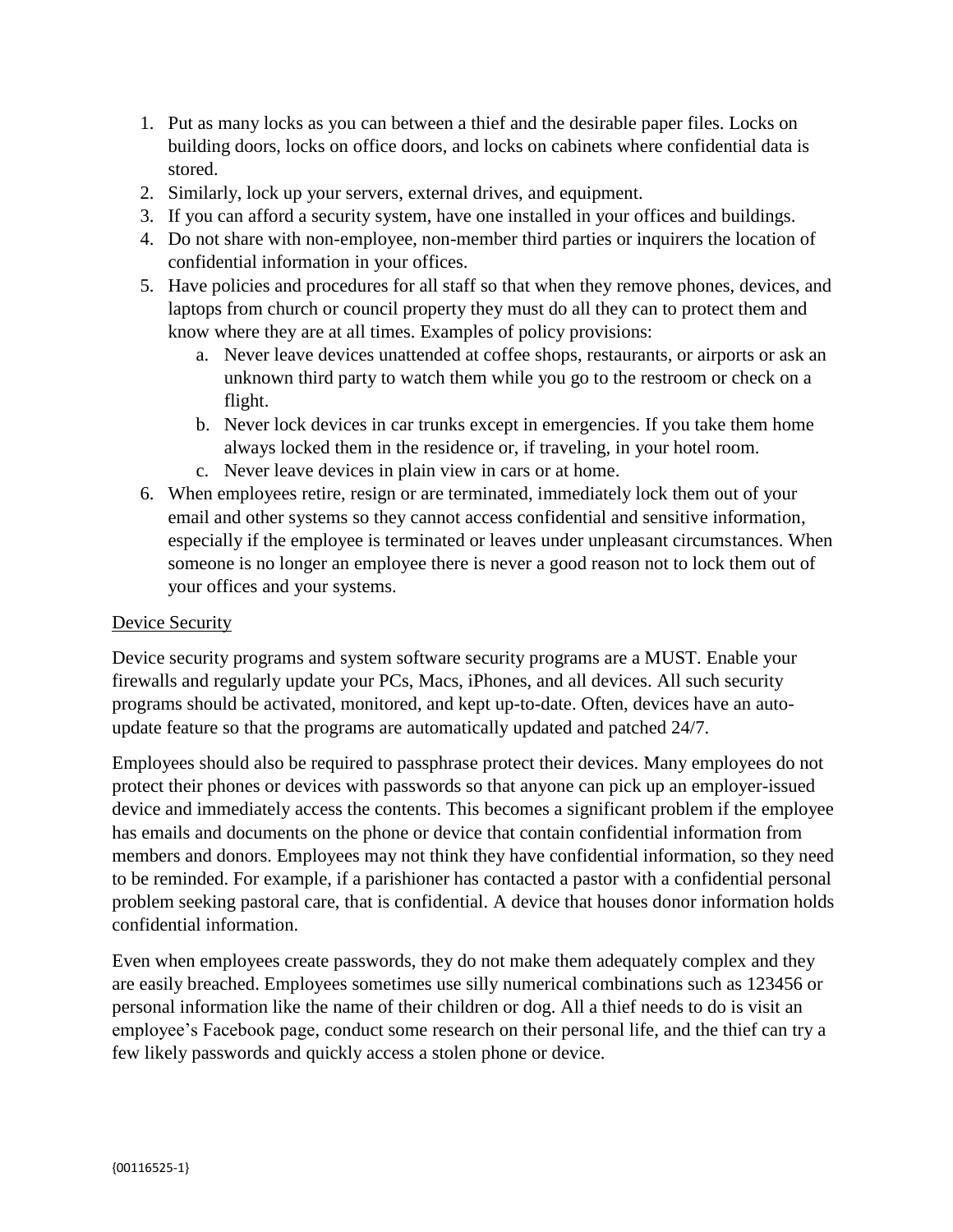Passphrases are longer, more secure, and are much easier to remember than passwords. Employees should select phrases they can remember, such as combinations of their favorite books, plays or songs. For example, TheTempestBennie&TheJets2019 is stronger than Jane or Fluffy. For devices or external drives that hold confidential information, it is desirable to encrypt that information when it is removed from work so that if a thief steals the device it is difficult to access the confidential information it contains.

One last instruction/order to employees concerning passwords and passphrases: employees NEVER share them with anyone.

#### Phishing and Spoofing

Phishing is a strategy in which a victim is contacted by email or text message by someone posing as a legitimate person or institution to lure the victim into providing personal and confidential information such as bank account numbers, credit card details or passwords. One of the common ways that phishing is used against employees is for a hacker to study the website of an organization. They identify the leadership of an organization and may even contact someone in the organization by email to see what a legitimate organizational email looks like. The hacker then manufactures what looks like a legitimate email from the Executive Director or Head of Staff to someone in HR or finance (spoofing) and makes a request for a list of employee social security numbers or donor bank account information. Without checking, the employee responds. After all, the boss asked for the information. But the information ends up being sent to a hacker outside the organization. This type of targeted email attack is called spear phishing and is one of the most common and fastest-growing types of cyberattacks. Because of this, employees must be extra diligent when reviewing their email, particularly when the sender requests personal, confidential or financial information.

Another more recent spear phishing scam is a phony email allegedly sent by an employee to someone who handles finances or benefits asking to change the direct deposit bank account information in the employee's personnel records. The change is made, and funds are sent to the phisher's offshore account before the problem is discovered.

Another example of spear phishing is what looks like a legitimate email from someone in leadership, such as a pastor/head of staff, asking someone in finance to immediately wire or send money to someone or some business. The email looks legitimate and the employee promptly takes care of the assignment. But the money has actually been sent to the phisher's account.

A final tactic about which churches and councils should be aware. A donor sends a frantic email. The donor alleges that he or she made a donation but missed the decimal point (\$1,000 instead of \$100.00) and asks the church to refund the overage. Church staff check and discover the donation and refund the overage. Days later staff find out that the phony donor's original donation was rejected by the bank due to insufficient funds. Staff try to contact the donor and receive no response. It was a scam; the church sent a refund that was not owed for a donation that was fake.

There are ways to try to avoid such mistakes: